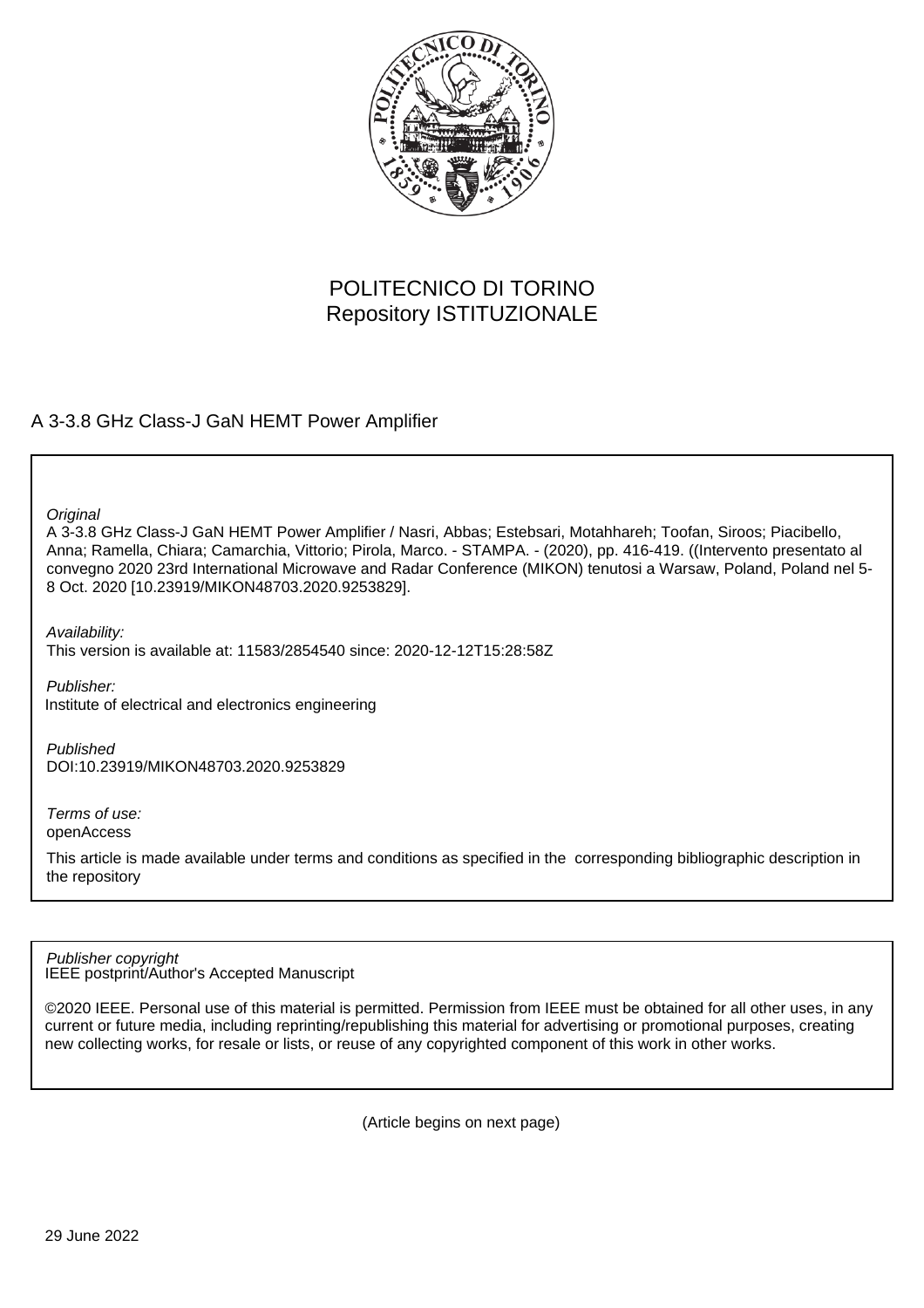# A 3-3.8 GHz Class-J GaN HEMT Power Amplifier

Abbas Nasri<sup>1</sup>, Motahhareh Estebsari<sup>1</sup>, Siroos Toofan<sup>3</sup>, Anna Piacibello<sup>2</sup>, Chiara Ramella<sup>1</sup>, Vittorio Camarchia<sup>1</sup>, Marco Pirola<sup>1</sup>

<sup>1</sup> Department of Electronics and Telecommunications, Politecnico di Torino, Turin, Italy <sup>2</sup> Department of Electronic Engineering, University of Rome Tor Vergata, Rome, Italy <sup>3</sup> Department of Elecronic Engineering, Univ

abbas.nasri@polito.it, marco.pirola@polito.it, s.toofan@znu.ac.ir

*Abstract***— This paper presents a wideband class J power amplifier (PA) based on a packaged 10W GaN HEMT device covering the 3GHz to 3.8GHz frequency range. A good tradeoff between efficiency and gain has been pursued in synthesizing the second harmonic output termination. The achieved output power is in excess of 41dBm with drain efficiency ranging from 59% to 65.5% and a small signal gain above 14dB. Preliminary large signal measurements at 3.3 GHz confirm the proper behavior of the PA.**

*Keywords***— Class J PA, Wideband PA, GaN HEMT, Harmonic control.** 

#### I. INTRODUCTION

With the continuous evolution of wireless systems towards higher data rates, the need for high-performance transceivers is increasing day-by-day [1, 2]. From the system efficiency standpoint, the most important block in the wireless transceivers is the power amplifier (PA). PAs are required to provide increasingly higher efficiencies together with high gain in increasingly wider bandwidths to allow for complex modulation schemes to be adopted. At the same time, linearity of the PA should be ensured to limit spectral regrowth and other non-linear effects [3]. Common PA operating classes cannot achieve all the target specifications, in terms of gain, linearity efficiency and bandwidth at the same time. Class A power amplifiers have very good linearity but relatively low drain efficiency. On the contrary, class B and class AB PAs, thanks to a lower conduction angle, are able to enhance the achievable efficiency both at saturation and in power back-off and, thus, are usually preferred in presence of amplitude modulated signals, even if they show poorer linearity and may require the adoption of linearization techniques [4]. However, a main limitation of the class AB/B PA concerns the achievable bandwidth. The class J overcome this limitation achieving same performance of class AB/B PAs in a wider bandwidth. In a class J power amplifier the output matching network should present a purely reactive impedance at the second harmonic and a reactive-resistive impedance at the fundamental harmonic [5, 6]. Hence, the advantage of the class J PA with respect to tuned-load classes, which require instead harmonic short or open circuits, is that the output matching network is less resonant, thus less sensitive to frequency and wider bandwidth [7].



Fig. 1. Output section of a class J power amplifier.

In this paper, a wideband and high efficiency class J power amplifier is designed with the CGH40010F GaN HEMT from Cree/Wolfspeed. Drain and gate voltage of this circuit are 28V and -2.8V, respectively, corresponding to a quiescent bias current around 160mA (8% class-AB). The proposed output matching network (OMN) structure, based on a relatively simple but effective topology, provides the possibility to trade-off between maximum efficiency and bandwidth. Simulation results show that a drain efficiency above 61.5% can be achieved at an output power higher than 10 W and with an associated gain in excess of 10.3dB in the frequency range from 3GHz to 3.8GHz. The implemented PA has been fabricated and a large-signal characterization at 3.3GHz has been carried out showing 40 dBm output power with associated gain and efficiency of 10 dB and 54 %, respectively.

This paper is organized as follows. In Section II, the theory of the class J PA is briefly reviewed and the design of the proposed power amplifier is detailed. Section III presents the results obtained both in simulations and in measurements. Finally, in Section IV some conclusions are drawn.

#### II. CLASS J PA DESIGN

The class J power amplifier is based on harmonic control at the device output. The output section of a class J PA is shown in Fig. 1, where the active device is represented by an ideal current generator with output parasitic elements. In this work, the 10 W CGH40010F GAN HEMT device from Cree/Wolfspeed is adopted. Among the possible models of the output section of the device available in literatures [8, 9], we selected a simple model with a parallel capacitance  $C_P$  = 1.27pF and a series inductance  $L_P = 0.73$  nH.

The output matching network consists of three parts: the second harmonic output matching network, terminated by a harmonic short, and the matching network at the fundamental frequency. The former is needed to synthesize the proper purely imaginary load at second harmonic, while the latter sets the proper real and imaginary part of the load at the fundamental frequency.

The intrinsic drain current of a class J PA is defined as [6]: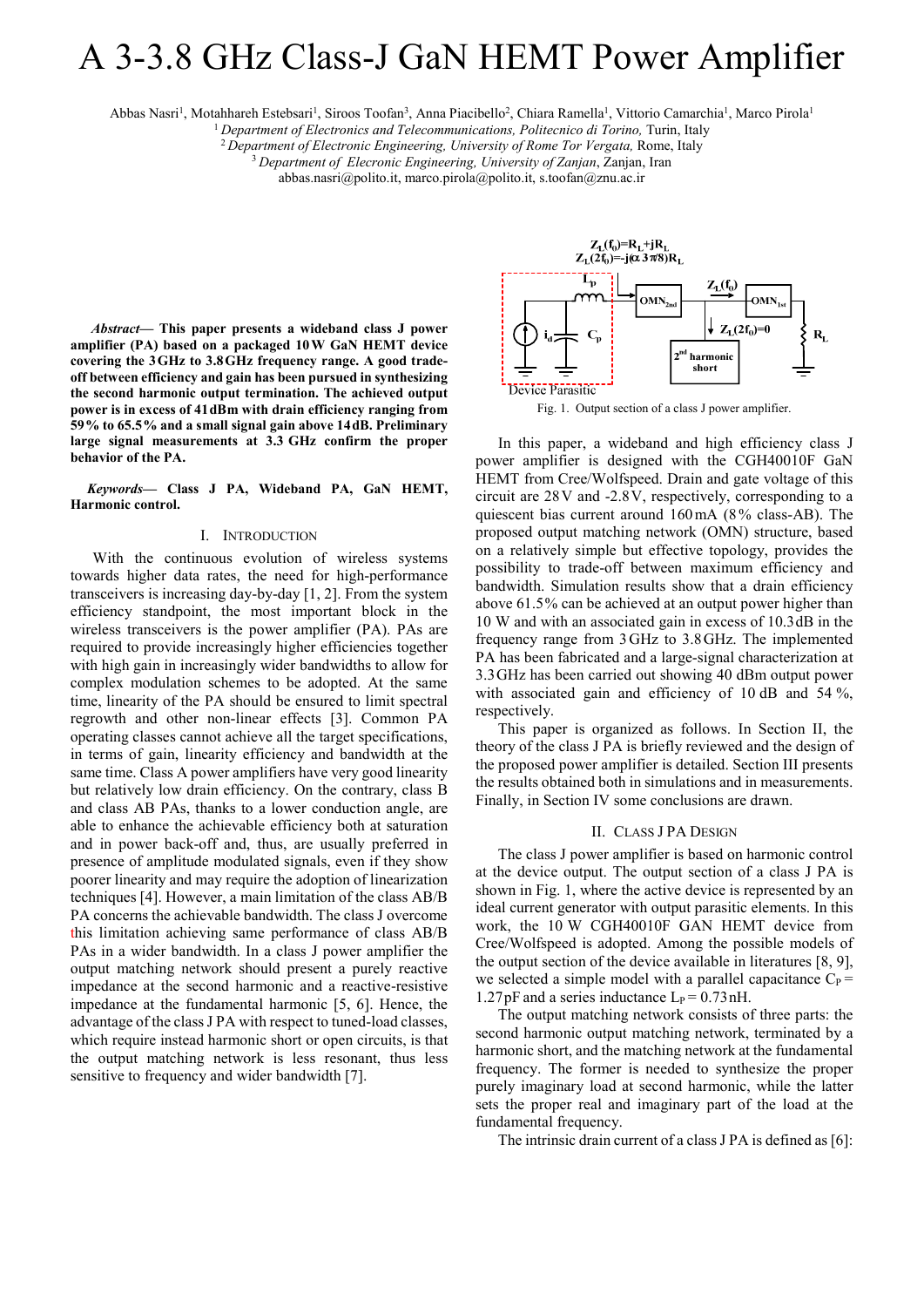

Fig. 3. Mu stability factor and maximum available gain of the device with respect to frequency with and without the stabilization network.

$$
i_{D}(\varphi) = \frac{I_{\max}}{\pi} + \frac{I_{\max}}{2}\cos(\varphi) + \frac{2I_{\max}}{3\pi}\cos(2\varphi) + ... \tag{1}
$$

where  $\varphi$  is angular phase and I<sub>max</sub> is the maximum current of the transistor. The drain-source voltage is defined as [6]:

$$
V_{DS}(\varphi) = V_K + (V_{DD} - V_K)\cos(\varphi) - \alpha(V_{DD} - V_K)\sin(\varphi)
$$
  
+0.5\alpha \sin(2\varphi) + ... (2)

where  $V_K$ ,  $V_{DD}$  and  $\alpha$  are the knee voltage of transistor, the supply voltage and the reactive component coefficient of the class J PA, respectively. From equations (1) and (2), the required output impedance at the fundamental and second harmonic can be found to be:

$$
Z_L(f_0) = (1 + j \alpha) R_{opt} \tag{3}
$$

$$
Z_L(2f_0) = -j\frac{3\pi}{8}\alpha R_{opt} \tag{4}
$$

where  $R_{opt} = 2(V_{DD}-V_K)/I_{max}$  is the optimum load for power of the device. According to equations (3) and (4), a resistivereactive impedance at fundamental harmonic and a purely reactive impedance at second harmonic are needed, together with a short circuit at all other harmonics, which is however quite easy to be achieved, thanks to the output parasitic capacitance.

The selected device is not unconditionally stable in the target operating frequency range, as shown in Fig. 3, thus the very first step to design the PA is selecting a suitable stabilization network to ensure unconditional stability at all frequencies without compromising gain and efficiency. As shown in Fig. 2, a high-pass parallel RC circuit ( $R = 62\Omega$  and  $C = 4.7pF$ ) in series with the gate has been used to stabilize the transistor. Fig. 3 compares the Mu stability factor and the maximum available gain with and without the stability network. As shown, unconditional stability is achieved maintaining a good trade-off with gain.



Fig. 4. (a) Output matching network (dimension are in millimetre). (b) Variation of the load impedance of OMN with respect to frequency.



Fig. 5. Photograph of the fabricated class-J power amplifier.

The designed output matching network (OMN) is shown in Fig. 4 (a). The output parasitic capacitance of the transistor has not been resonated out in the OMN, but, instead it has been effectively exploited for achieving wideband matching [9]. As anticipated in Fig. 1, the matching network consists of three parts: Line 2 and Line 1 provide the desired reactance at second harmonic. Line 3 only provides the drain bias supply and does not affect match. All other elements provide the proper impedance at fundamental frequency. Fig. 4 (b) shows the synthesized output intrinsic impedances at fundamental and second harmonic.

#### III. PA PERFORMANCE

The photograph of the fabricated class J PA is shown in Fig. 5. The microstrip circuit is designed on FR4 substrate  $(\varepsilon_r = 4.6$ , substrate height of 0.8mm and metal thickness of  $35 \,\mu$ m). All passive structures have been EM simulated to provide a highly accurate model. Small-signal simulation results (S-parameters) of the PA are presented in Fig. 6: the small-signal gain is between 14dB and 15dB in the 3GHz to 3.8GHz range while input/output return losses are better than -10 dB. Time domain simulation results at 3.3 GHz are demonstrated in Fig. 7 reporting the intrinsic drain current and the drain-source voltage waveforms: as expected for a class J PA, voltage is half-sinusoidal, thanks to the shaping effect of the second harmonic load, while the current-tovoltage phase shift is different from 180° due to reactive component of the fundamental load.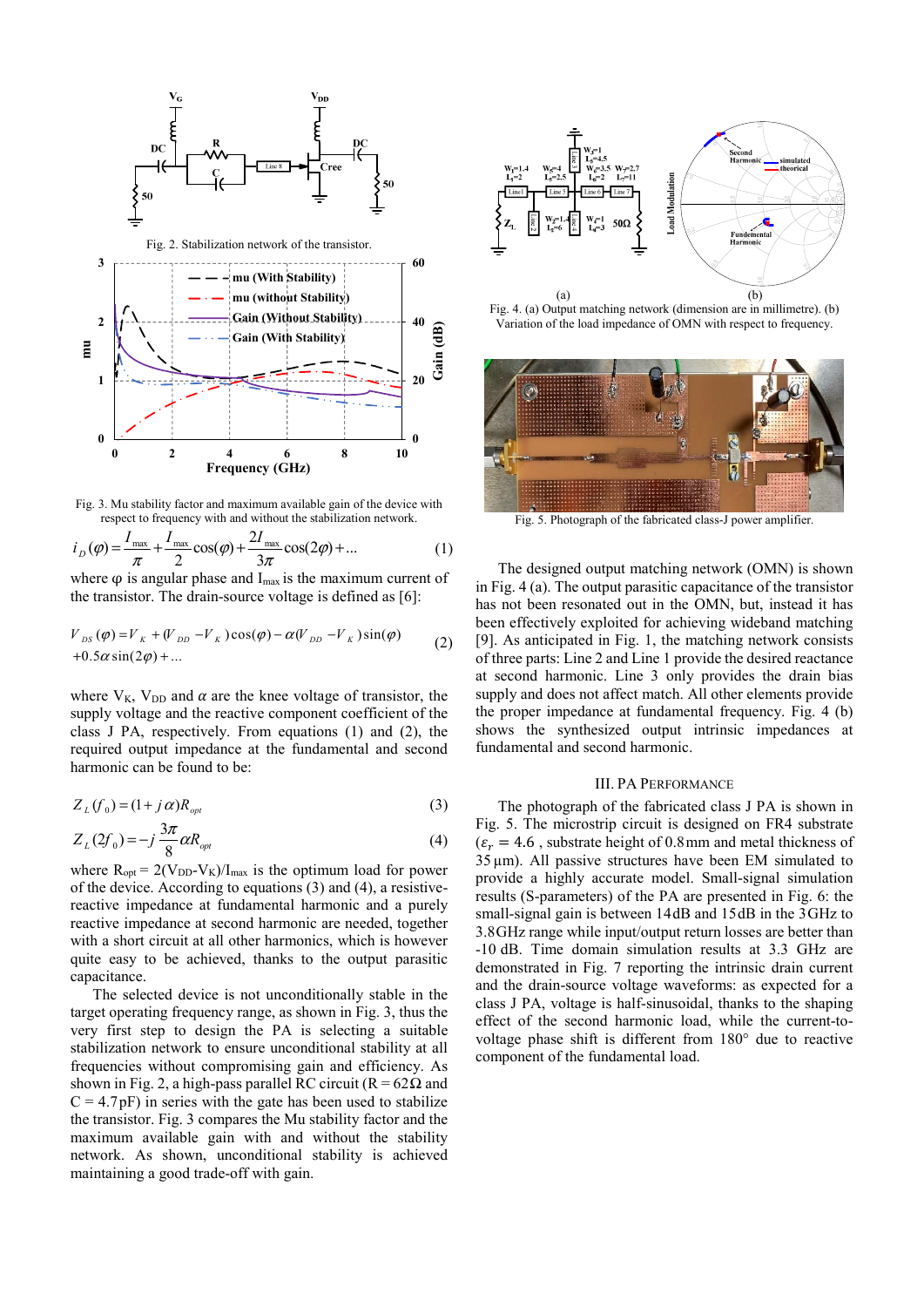

Fig. 6. Simulated S-parameters of the proposed class J power amplifier.



Fig. 7. Simulated time-domain drain-source voltage (dashed line) and drain current (solid line) waveforms at 3.3 GHz.





Fig. 9. Simulated performance versus frequency.



Fig. 10. Measured performance at 3.3GHz.

Large-signal simulation result in continuous wave (CW) at 3.3GHz are shown in Fig. 8, reporting output power, gain, and drain efficiency versus input power. Fig. 9 shows instead the saturated performance of the PA in the entire bandwidth. As can be seen from these figures, the performance is very good in the entire design frequency range: output power is above 41dBm with an associated gain higher than 10dB, and both show very good flatness (1dB). Drain efficiency is larger than 59.5% at all frequencies with peak value of 66.5%.

The fabricated PA has been characterized under CW large-signal. The measurement results at 3.3 GHz obtained are shown in Fig. 10: the saturated output power is 40dBm with 54% drain efficiency. Small-signal gain is almost 10dB, while gain compression at saturation is slightly below  $4dB$ . These results can be considered satisfying, taking into account also that the selected bandwidth close to the maximum limit of both the active device and the substrate. Interestingly, the PA proved to be able to maintain very good large-signal performance in a wide measurement bandwidth. Finally, a system-level simulation at 3.3GHz has also been performed, adopting a 16QAM input modulated signal with 5MHz bandwidth and with 4dB peak to average power ratio (PAPR). The input and output power spectrum at 41 dBm output power are shown in Fig. 11 (a). The ACPR versus frequency is less than -26.5dBc/Hz as illustrated in Fig. 11 (b), proving that the proposed PA linearity is fairly good, and comparable to that of a class AB amplifier. This relaxes the requirements on the linearization circuit, which is crucial from the system efficiency standpoint. Table I demonstrates that the proposed power amplifier well compares to other class J modules adopting same device.